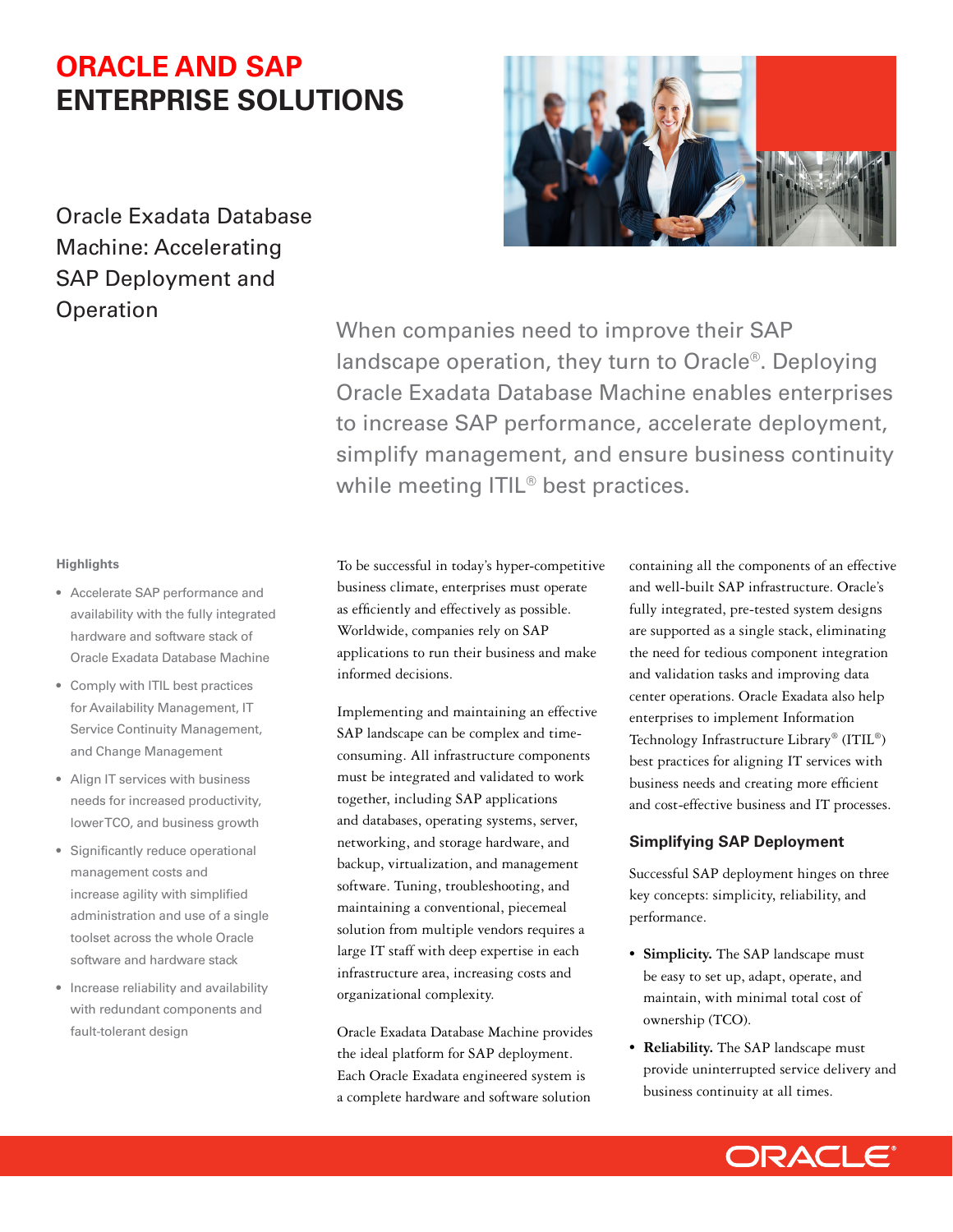**Performance.** The SAP landscape must be tuned to minimize user transaction and report generation times and enable new services with exceptional performance levels.

Two main deployment scenarios have emerged for SAP landscapes. Vertical scaling, typically utilizing high-end UNIX systems, maximizes availability and performance, but at a relatively high acquisition cost. Horizontal scaling with commodity x86 servers reduces initial acquisition costs, but can increase multivendor and multi-confguration integration and management tasks and introduces availability concerns.

Oracle engineered systems provide a third choice, incorporating the best of both worlds into a rapidly deployable, high-performance, cost-effective, pre-engineered SAP platform. Tightly integrated components boost performance to unprecedented levels while simplifying management and reducing TCO. Redundancy throughout the system maximizes reliability and availability, making Oracle engineered systems the ideal platforms for keeping businesses up and running.

#### **Accelerating SAP Performance with Oracle Exadata Database Machine**

Overall SAP system performance depends primarily on two key infrastructure components—the application servers and the database. The number and speed of CPUs, amount and speed of memory, and bandwidth of network connections mainly determine the performance of application servers and database. Balancing these compute, memory, and network characteristics is essential for cost-effective performance. If any one component features higher or lower performance than the rest,

bottlenecks will limit the system and costs will increase.

In addition to CPUs, memory, and network connections, database performance is also impacted by the capacity and scalability of the underlying storage system, which has the greatest effect on system response time. With exponential growth in fle volumes, storage networks must quickly and effciently transfer terabytes of data, and conventional solutions rapidly reach capacity limits.

The Oracle Exadata Database Machine is a fully integrated database platform ideal for Oracle database consolidation and deployment in SAP. As shown in Figure 1, SAP and non-SAP database instances can be consolidated onto a single Oracle Exadata platform. Additionally, SAP central services can be implemented on Oracle Exadata for high availability solutions. Pre-integration and pre-testing eliminate tedious provisioning work, enabling IT staff to rapidly deploy databases into production. Pre-engineering ensures that all system components are balanced for maximum performance.

Built-in Oracle Exadata Storage Servers, featuring extreme bandwidth and massive parallelization, are key to Oracle Exadata's superior performance. With a raw data throughput of up to 100 GB per second and 1.5 million IOPS of storage performance, Oracle Exadata's storage system scales much further and more easily than conventional architectures. Faster query response times are supported by Oracle Exadata Smart Flash Cache, which transparently and automatically caches frequently used data to solid-state storage.

As companies grow, the scalability of their infrastructure becomes a concern. Multiple Oracle Exadata systems can be connected via the integrated InfniBand network to form a single, larger system, easily supporting changing business demands and growth.

# **Operational Planning for SAP Deployment on Oracle Exadata**

Most IT organizations have separate teams managing storage, networking, operating systems, and databases. In a conventional data center, each of these components is a separate element, allowing for a strict division of responsibilities between teams. In contrast, the unique architecture of Oracle Exadata combines all of these components into a single system, and should be managed as a unifed solution to



**Figure 1. Oracle Exadata provides a platform for the most critical components of an SAP landscape.**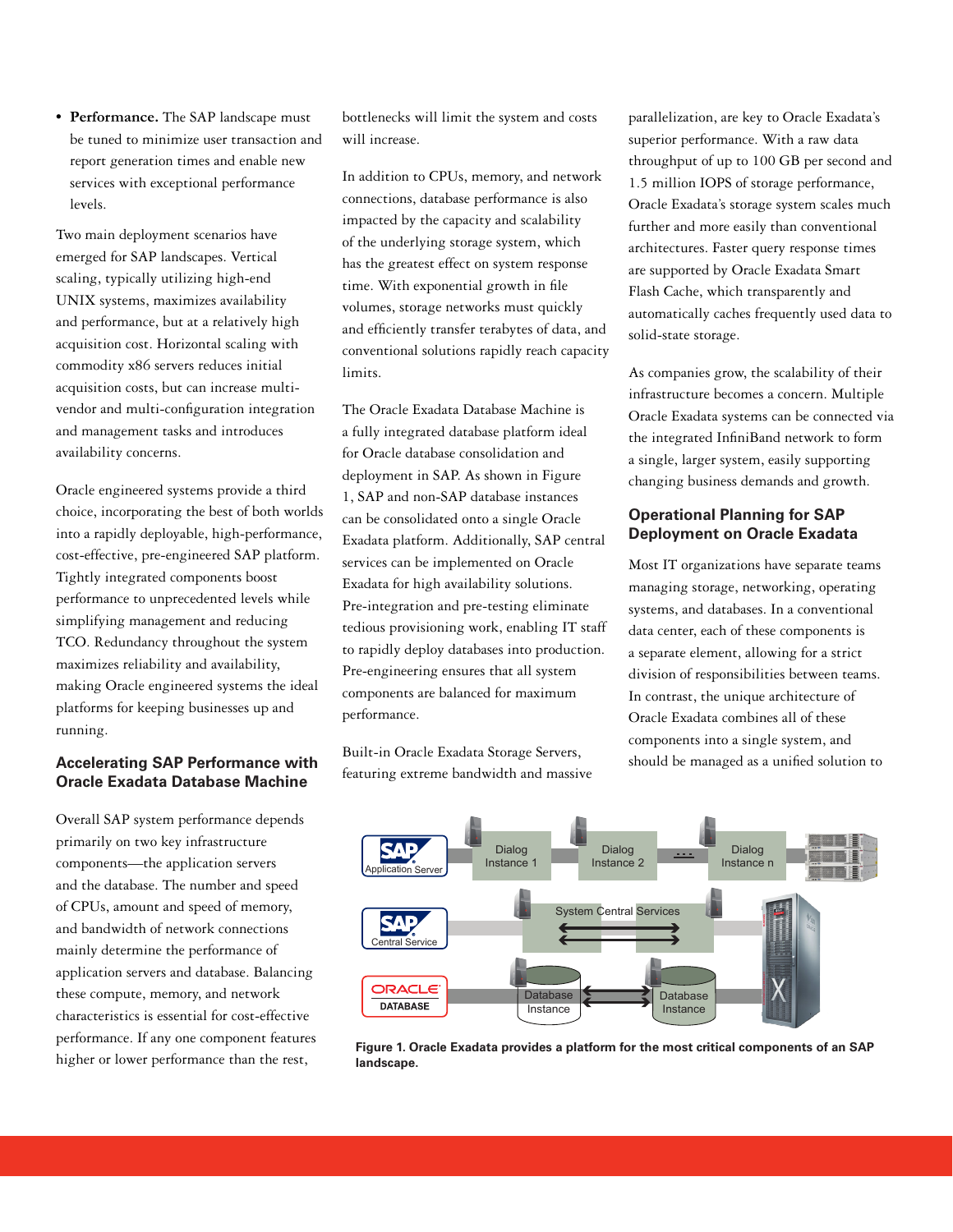maximize the benefts from the system's tight integration and optimization. As such, IT staff must carefully evaluate new and different ways to distribute data center management and operation responsibilities.

In most organizations, a highly trained core team with expertise in both Oracle Database and SAP software manages the SAP landscape while other teams provide expertise in areas outside the SAP team's core competency. As most management tasks for Oracle Exadata are part of a database administrator's standard skillset, the core team can manage Oracle Exadata with a few key changes in management responsibilities.

- **Storage.** Due to the integrated storage features in Oracle Exadata, including Oracle Automatic Storage Management (ASM), self-managing disks, and Smart Flash Cache, the workload for storage administrators is signifcantly lower than that of a large SAN infrastructure. Dayto-day storage administration mainly involves backup monitoring, capacity planning, and information life-cycle management tasks.
- **Operating system.** Because Oracle Exadata is designed purely for database operations, operating system management

is much simpler than for standalone servers. Operating system management tasks consist mainly of one-time Oracle Database setup and periodic patching.

 **Networking.** Oracle Exadata's preconfgured InfniBand network requires minimal attention. Network administration tasks are limited to maintenance of the connection to the public network, monitoring and infrequent patching.

Although not essential, the simplifed architecture of Oracle Exadata and reduced requirements for infrastructure administration enables a move toward a more unified and efficient management structure. Three main operational models for Oracle Exadata administration are outlined in the Oracle white paper *Operational Impact of Deploying an Oracle Engineered System (Exadata)*<sup>1</sup> —management by multiple teams (standard approach for most organizations), a database machine administration team, or an Oracle Exadata administration team. Each model is suitable for different situations, and to successfully migrate their SAP landscape to Oracle Exadata, IT departments must review and evaluate the options to optimize their organizational structure and administration tasks.





# **Implementing ITIL Best Practices with Oracle Exadata**

The most widely adopted approach for IT Service Management, ITIL provides a foundation for core business processes and a framework to align IT services with business needs, allowing enterprises to identify, plan, deliver, and support IT services for business. Adoption of ITIL best practices has a range of benefts, including improved IT services, reduced costs, and increased productivity.

#### **Availability Management**

Availability Management, one of the fve components comprising the ITIL Service Delivery area, ensures that application systems are available for use according to conditions outlined in Service Level Agreements (SLAs). Implementing ITIL's Availability Management guidelines allows enterprises to put in place the most costeffective contingency plans by prioritizing IT services based on business needs. Providing just the level of availability required avoids unnecessary costs while meeting SLAs. Additionally, Availability Management helps IT staff to identify and correct potential service availability issues before they can negatively impact operations and services.

reducing planned and unplanned downtime. The unique architecture of Oracle Exadata simplifes Availability Management with no single points of failure. Fully redundant, hot-swappable components can be replaced without service interruption, dramatically Oracle Exadata systems provide the faulttolerant operation required for businesscritical SAP applications, and automatic failover functionality can re-establish availability at a remote site in the event of multiple simultaneous errors, as shown in Figure 2.